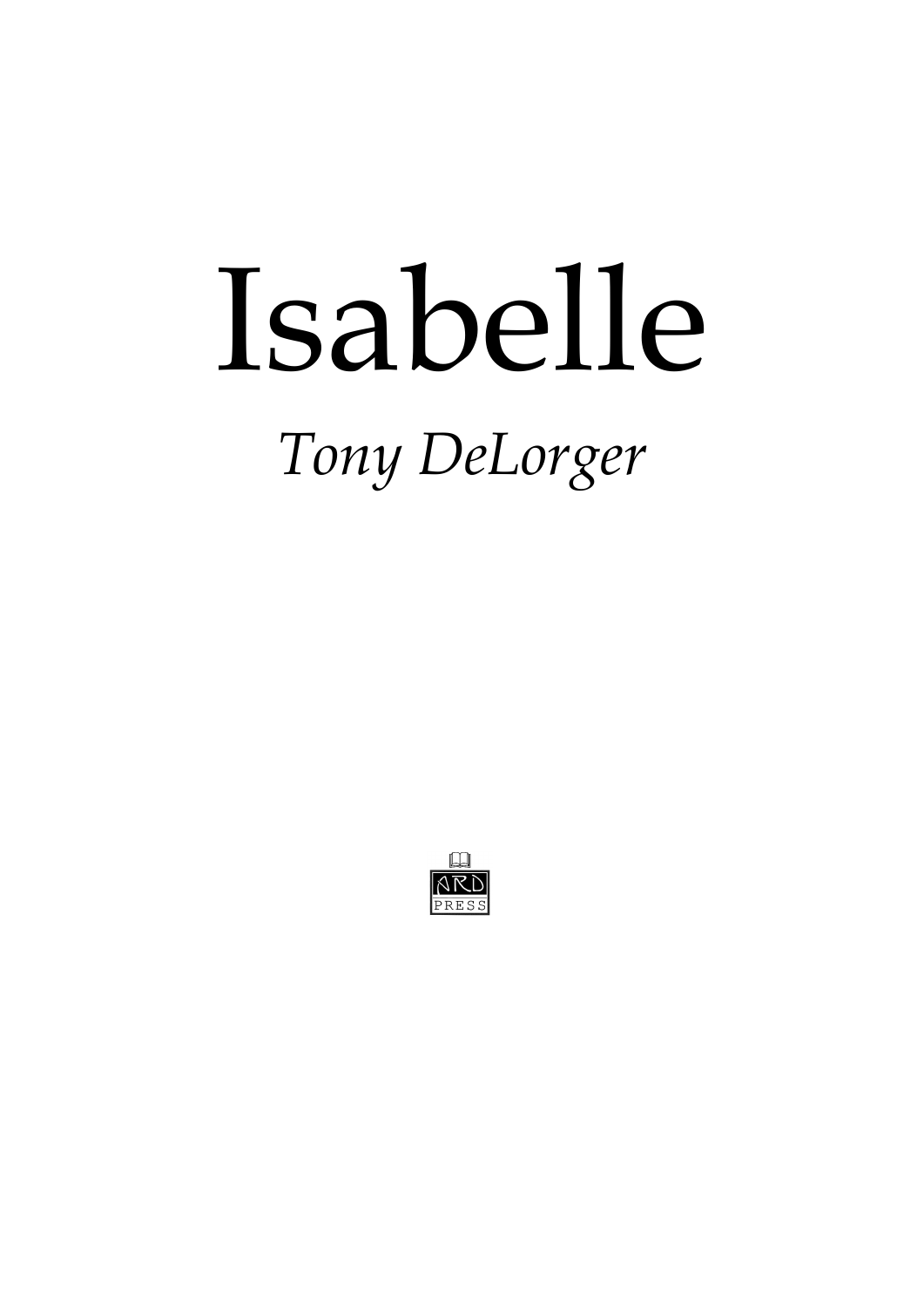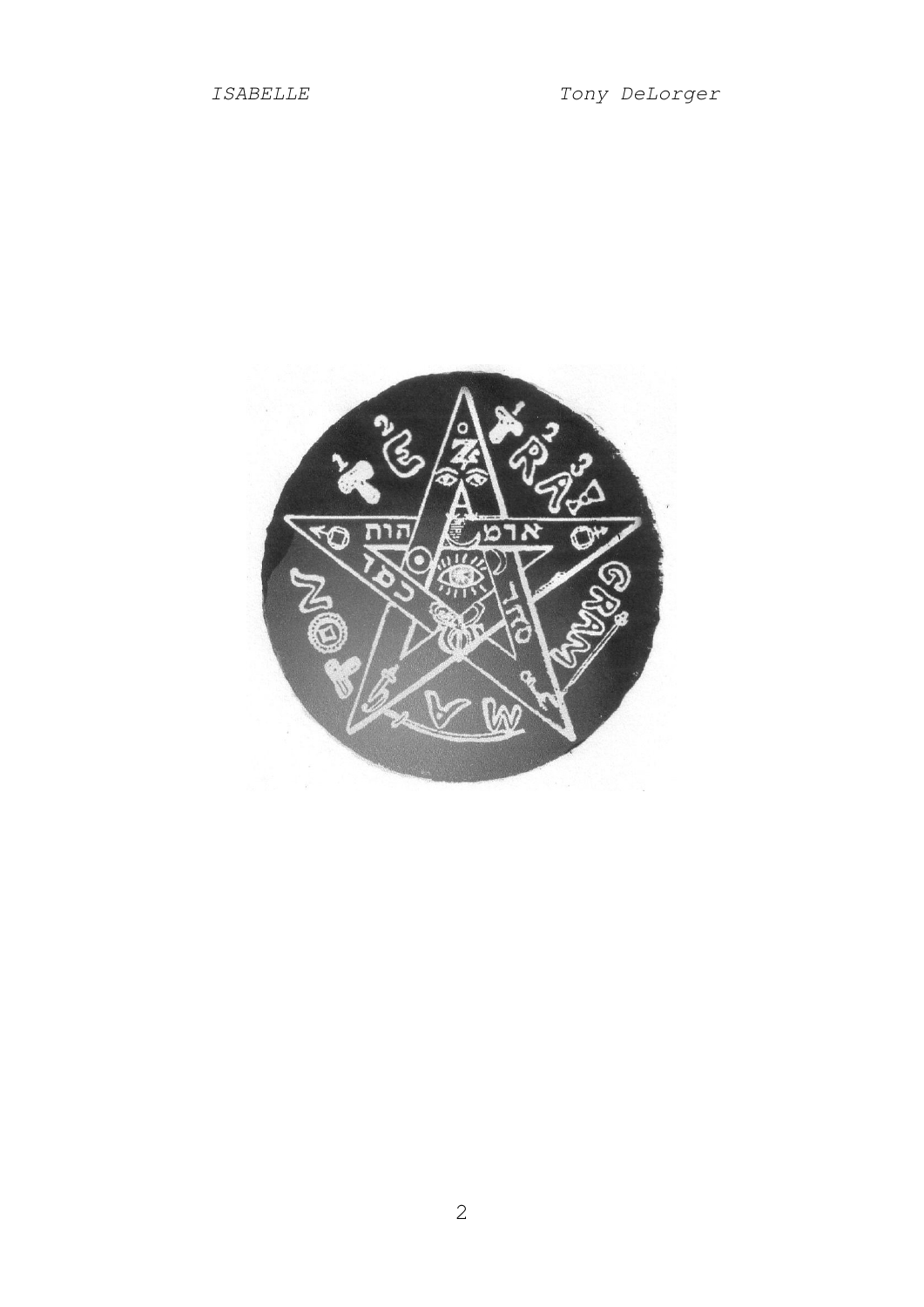Published 2003 by ARD Press Reprinted 2007 PO Box 159 Kensington Park, South Australia 5068 E-mail- ardpress@chariot.net.au Web- www.ardpressbooks.com.au

Available on line at www.digitalprintaustralia.com.au/bookstore

Copyright © 2003 Tony DeLorger

No part of this book may be reproduced or transmitted in any form or by any means, graphic, electronic or mechanical, including photocopying, recording, taping, or by any information storage or retrieval system, without the permission in writing from the publisher, except in the case of brief quotations embodied in critical articles or reviews.

Printed by Digital Print Australia, 135 Gilles Street, Adelaide SA Cover Design by Tony DeLorger

> ISBN 0-9751046-2-4 13 ISBN 978-0-9751046-2-0

> > All Rights Reserved.

Cataloguing-in-Publication data-Available at the Federal Library, Canberra ACT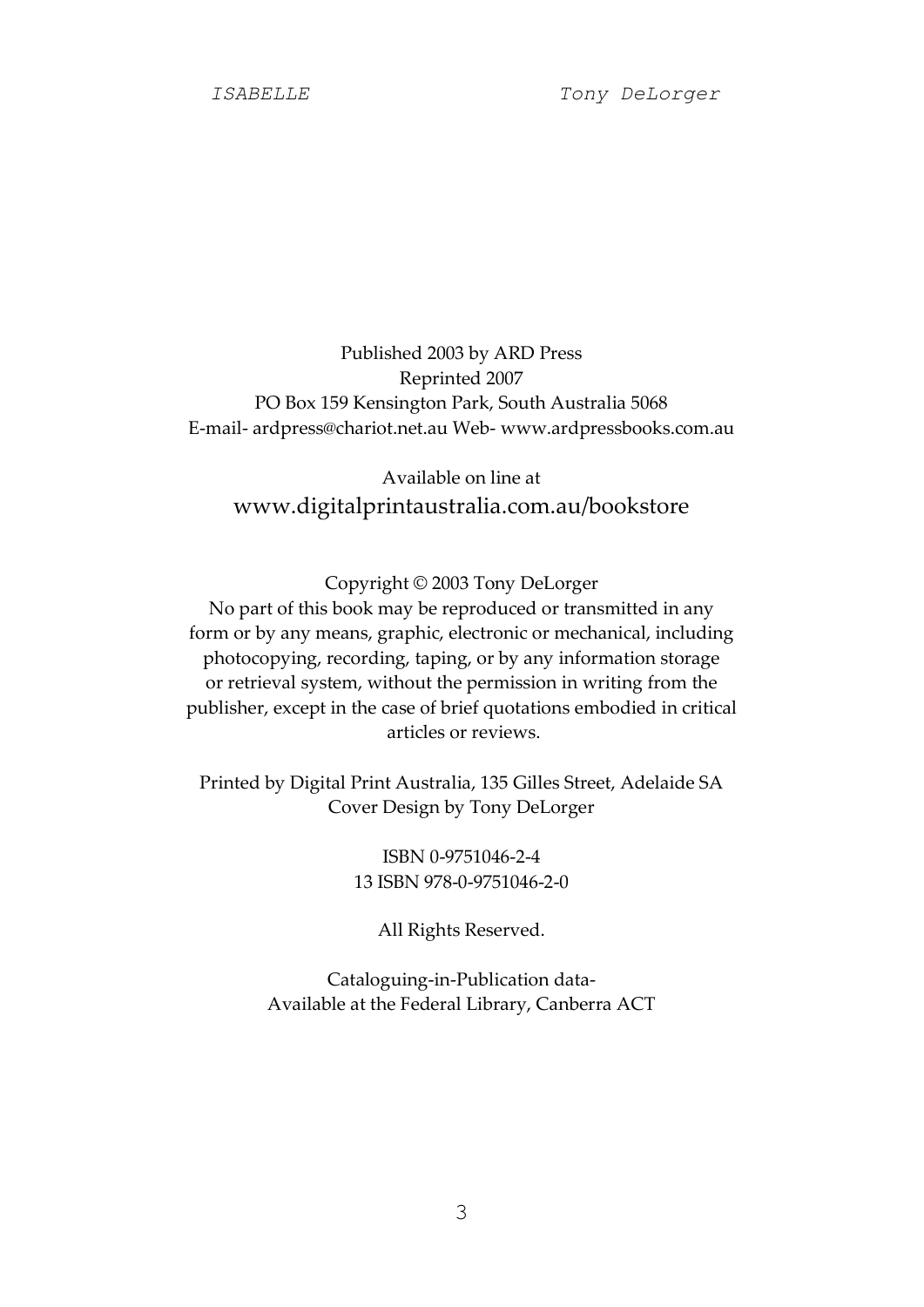*To my children-Adam, Ben, Emma, James & Eden-I love you. And to Amy, for all your help in getting ARD Press off the ground.*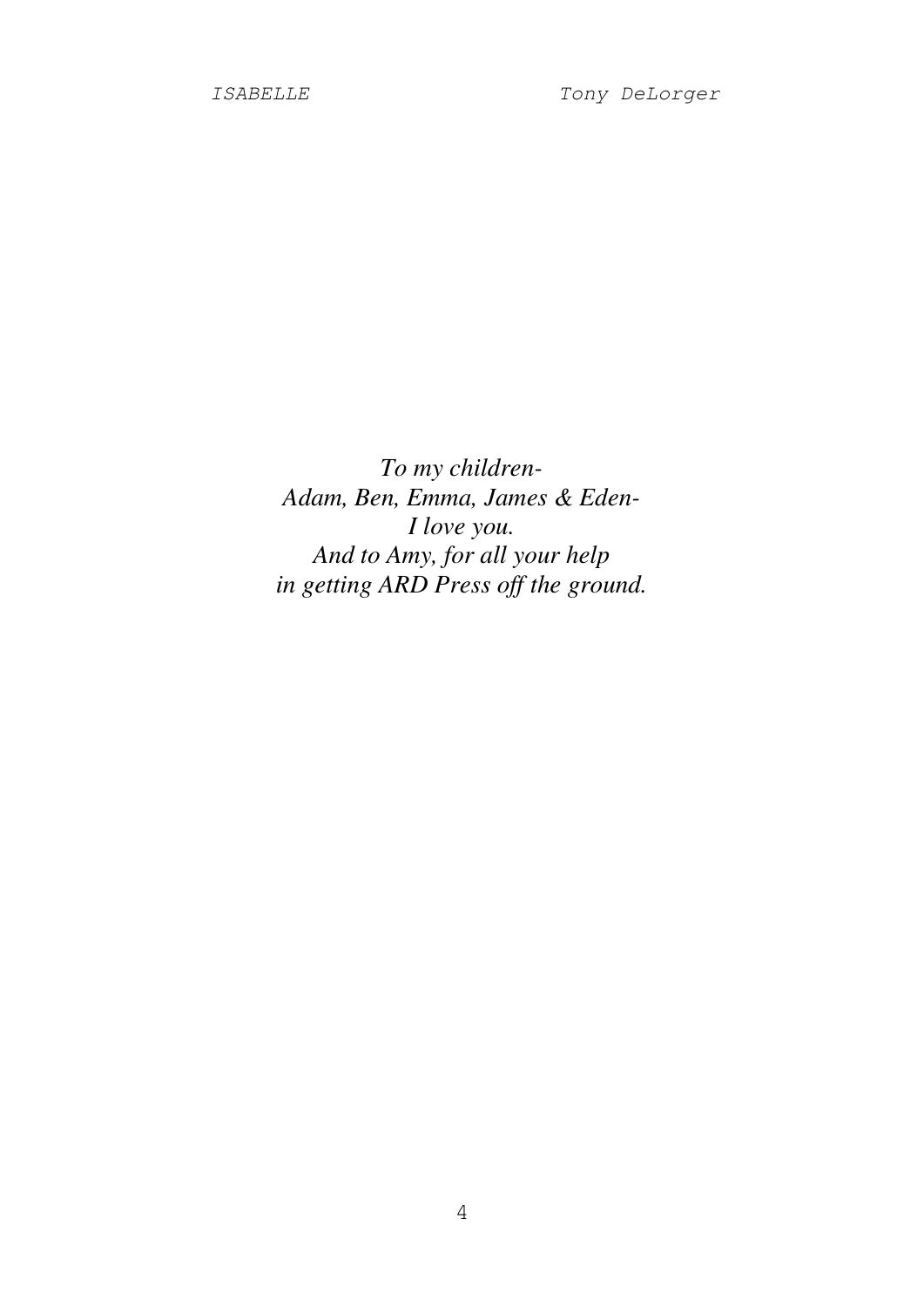## CHAPTER ONE

dam wearily leant over to check the time on his bedside clock. It was early, 3.17am; a scenario that he had been forced to deal with dam wearily leant over to check the time on his bedside clock. It was early, 3.17am; a scenario that he had been forced to deal with during the past few weeks. He was genuinely tired when his head hit the pillow, but as always he had made the mistake of mentally sifting through the tedium of his day, reliving and reconstructing. One thing led to another and now at 3.17am he found himself once again consumed by loneliness.

As a kid he remembered sitting up in bed and peering inquisitively out into the darkness, trying to make sense of time and space. He then tried to sleep with his head under the sheets, frightened and with no answers. Now twenty-odd years later he was still facing the same darkness, in much the same quandary. Each sleepless night was beginning to take its toll, leaving him weaker and less able to cope with his incessant mental gymnastics. He was becoming immersed in himself, no longer being able to decipher his irrational, jumbled thoughts and was overwhelmed by their speed and consistency. They were like bullets ricocheting within his skull and he

 $5<sup>1</sup>$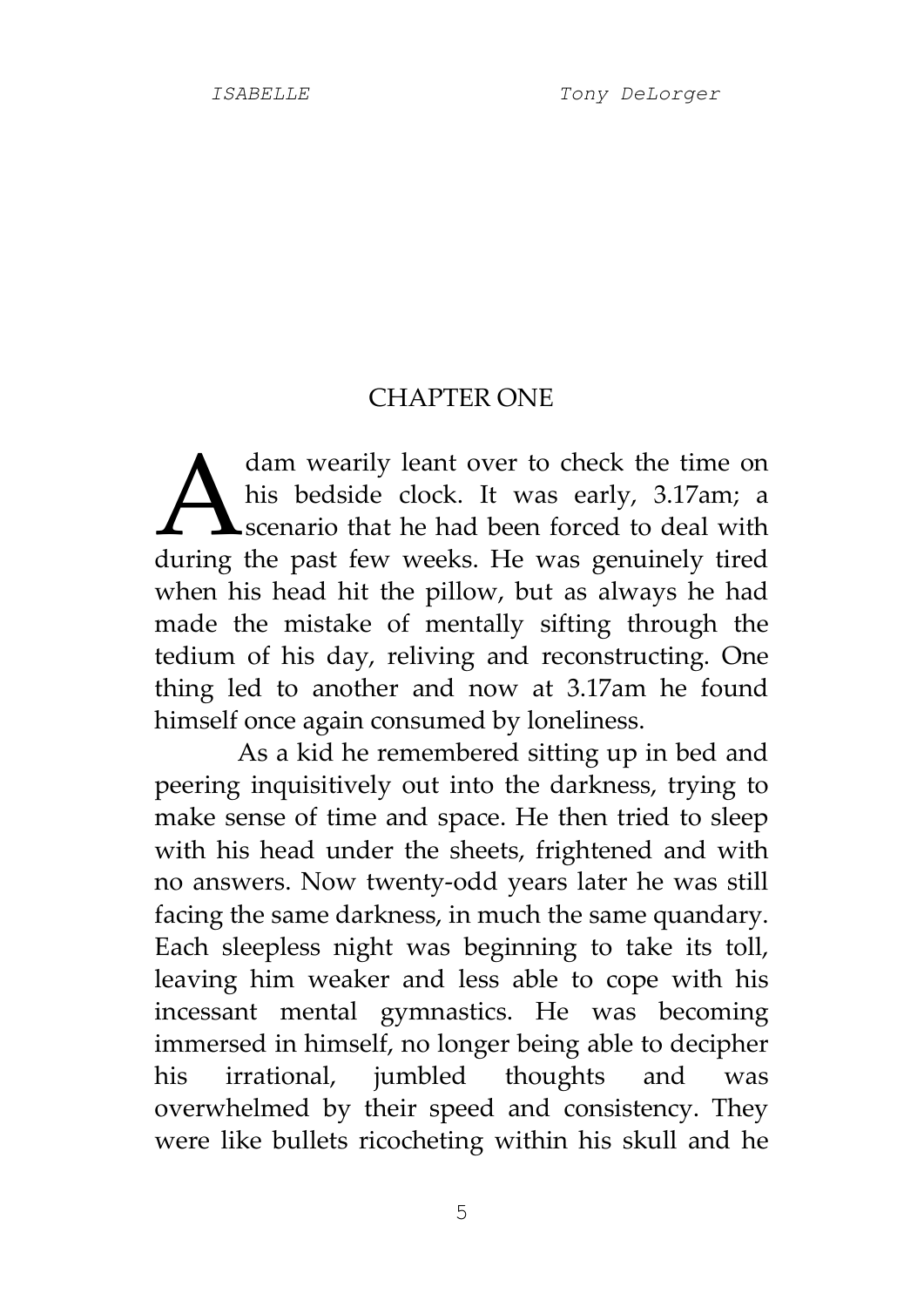tossed and turned desperately trying to escape them. Adam began to pray for the sweetness and bliss of oblivious sleep, but more than that, to be set free from the relentlessness of his own mind.

After hours of servitude, eventually, at least for this particular night, Adam Tasman-Bishop found sleep, for a moment releasing him.

Seemingly moments later, strips of light edged slowly and silently across the floor in a ragged-edged pattern created by the cane blinds through which they emerged. Outside life was well underway and the harbour traffic cacophony dragged the rest of the world into consciousness. But inside this room life remained muffled, in the background somehow. The thin layer of dust that covered most everything lay dormant; there was not a stir or sound.

He'd found the warehouse two years prior through a friend, and had spent what money he had creating a basic kitchen and bathroom. The remaining space he modestly furnished with a bed, a two-seater sofa, circa 1920 and an old kitchen table and chairs he'd found in a local junk shop. It was basic in every sense, but these things were of little importance to him. Adam's work was foremost in his life and he devoted all of his energies to that one pursuit.

As an artist Adam had so far been successful. Two exhibitions and a few private commissions had kept him going, buying paints and canvas, a few articles of clothing when he needed them and of course food, when he thought of it. He'd even managed to put a few dollars aside, just in case. But just now money was the least of his problems. For the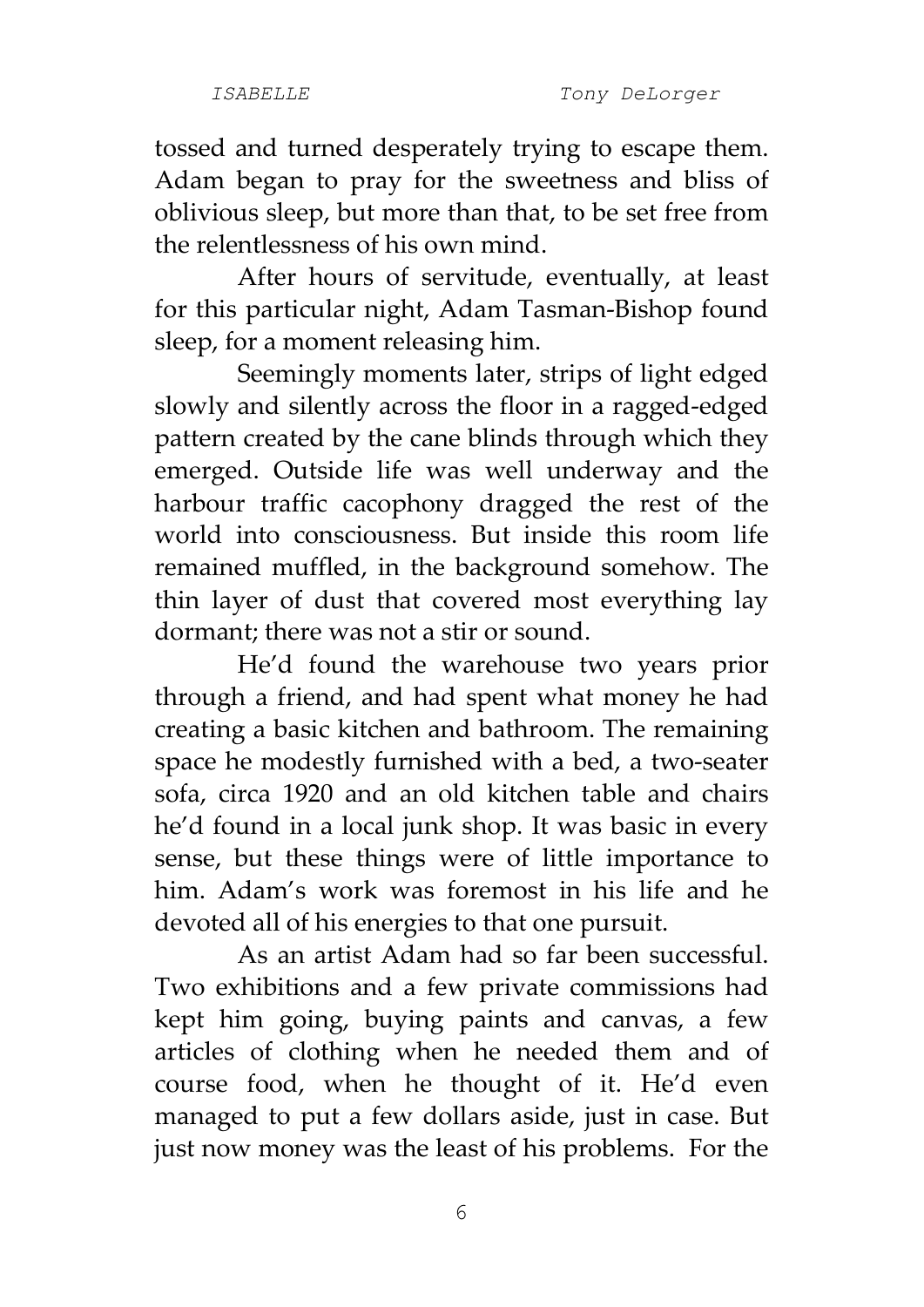past few weeks, getting down to work had been a real struggle, one that for an artist was like backed up plumbing of the soul. Several canvases stretched and prepared sat ready, propped up against the wall. Ideas had come but had not transferred to the brush. As each day passed without progress, Adam's frustration and eventual depression grew. Sleep, when he could grasp it, was the only temporary relief from his pain and for the first time in his life, he was avoiding each day and the promise of more inaction and uncertainty.

As the morning gently drifted into day, Adam at last reacted to its constant beckoning. The warmth of the sun on his cheek forced him to move, albeit to escape the reality. Then suddenly through the stillness came a wake up call, perhaps a little too nerveshattering than he would have liked. There was a loud rapping on the door, and it thundered through his brain like a jet breaking the sound barrier.

'Taz! Ya there Taz?' called an all too familiar voice. Adam rolled onto his back, unimpressed.

'Shit!' he grumbled, knowing exactly who it was, even in his half-stupor.

'Come on Taz, open up?'

Ted was an old school friend, and in fact the only one in the world that still called him 'Taz'.

'I'm coming!' shouted Adam, his slurred reply and tone unsympathetic. He threw on a paintsplattered shirt by the bed, to cover a similarly rendered T-shirt and hobbled stiffly to the door. With both hands he unbolted the old steel bolt and yanked on the heavy door. It opened with a creak

'What the hell do you want at this hour?'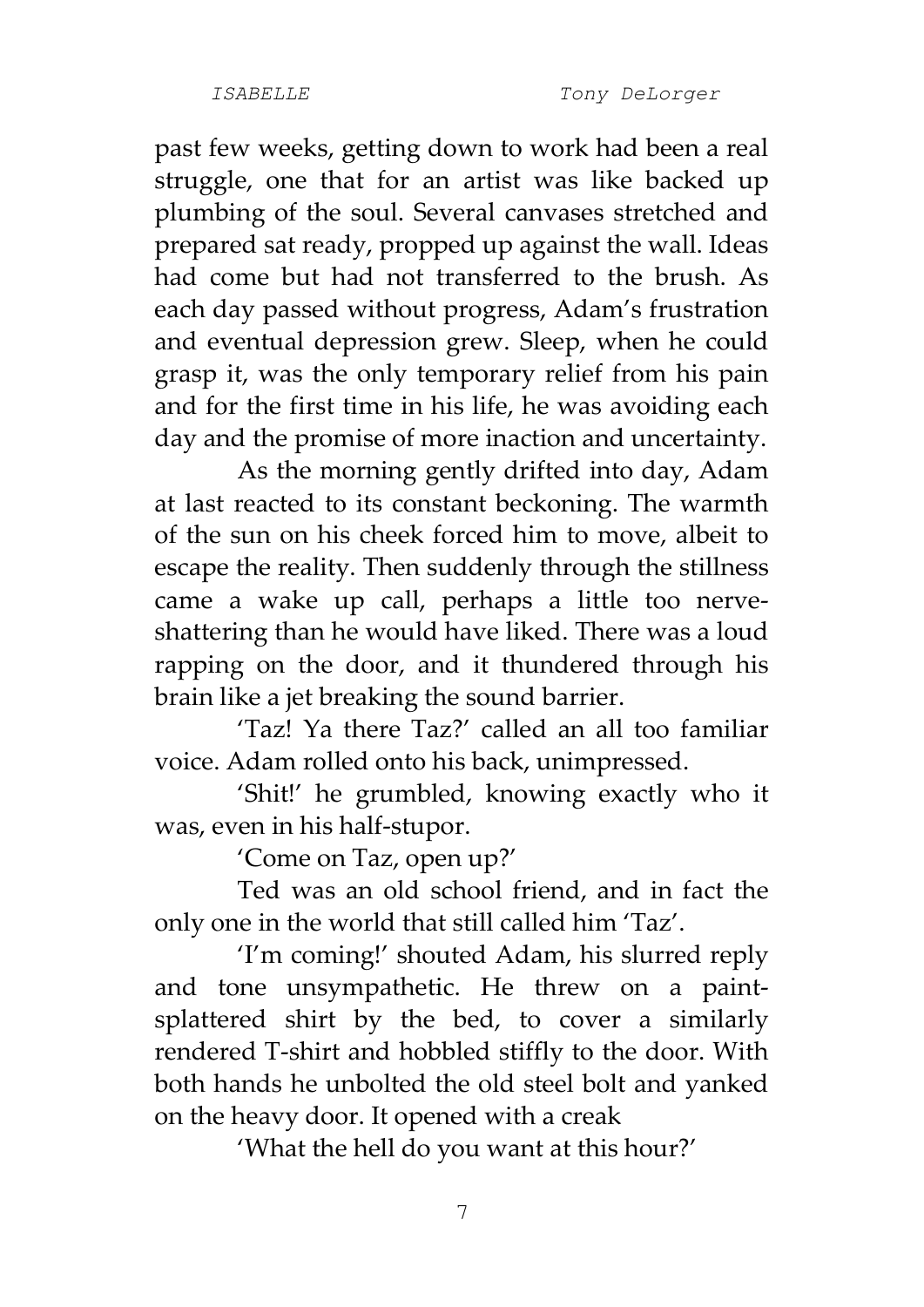'This hour?' replied Ted. 'It's ten o'clock, old son!'

Ted burst into the studio throwing Adam carelessly to the side and hurled a large duffel bag onto the floor. Adam took a deep breath and reluctantly shut the door.

'What the hell's this?' asked Adam, pointing to the bag and scowling 'Well?'

Ted's face collapsed into a slightly coy, 'I'm not responsible' look that he sported so often in his vain attempts for forgiveness. Adam's expression instantly hardened.

'Look....she's done it again, chucked me out,' explained Ted, his nose wrinkled up like a mischievous schoolboy.

Adam sighed deeply then stormed over to the table, turning around with his hands like claws, ready to strangle his friend.

'So who is it this time? Shit, how many times have we got to go through this?'

Adam slumped, exasperated. 'Jenny's not stupid, you know; you can't keep doing this to her. She deserves better!'

Ted gave up the 'I'm a victim' look and dredged up just a little guilt from deep down inside himself.

'I know, I know,' he admitted. 'But can I stay for a few days; just until I can patch things up again?'

Adam let his chin fall onto his chest limply. 'What choice do I have? You know where the sofa is.'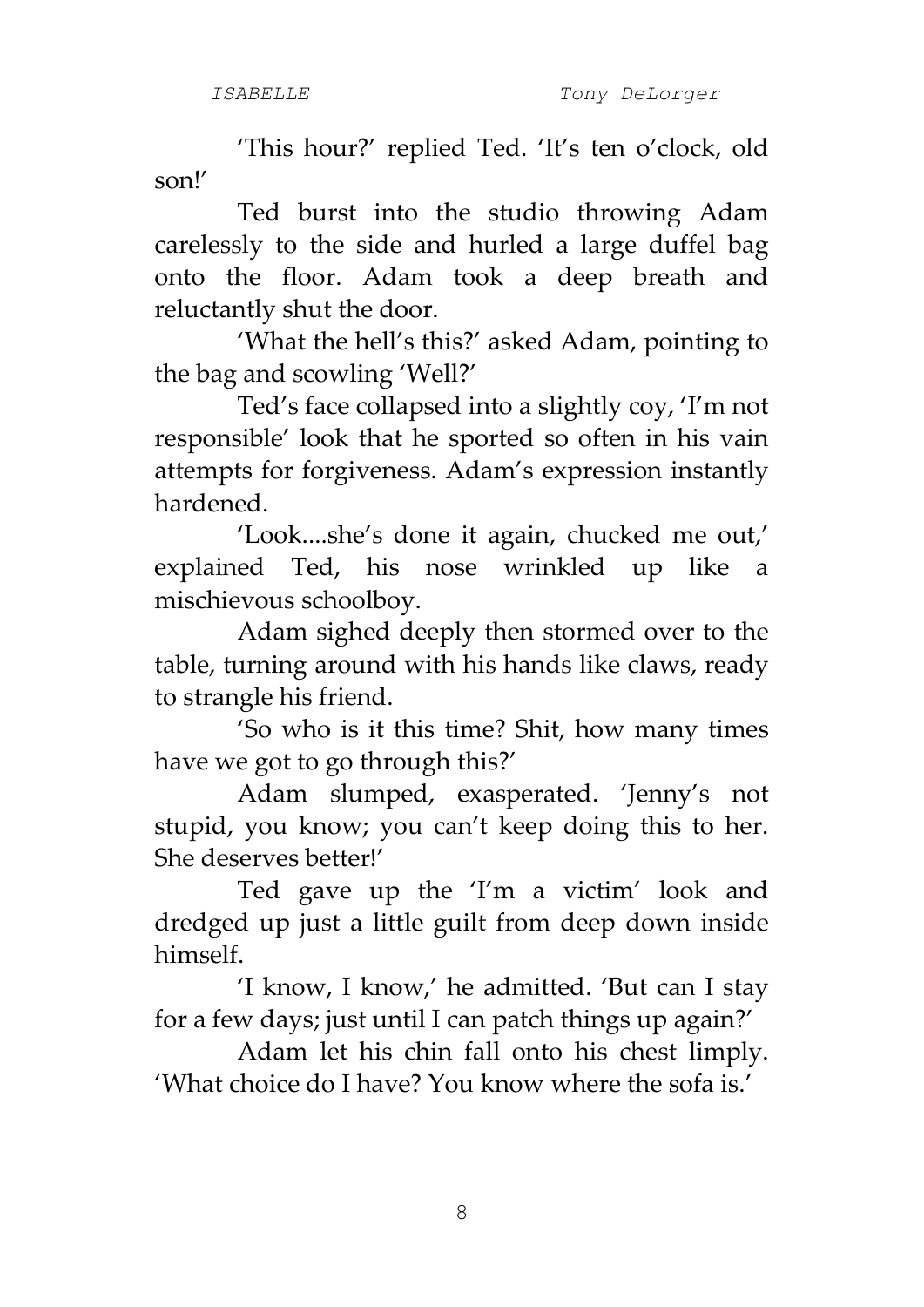Ted, with a grin broadly etched across his face, launched himself onto the sofa, and crossed his legs, stretching out in front of him over the arm of the sofa.

Adam looked at him squarely. 'You know you're going to lose her one day, don't you?' Ted replied with that salesman-like twinkle in his eye.

'Just let me work Ted.....OK?' begged Adam, waiting for a reply.

'I will, I promise.'

Adam huffed and went to get a glass of water.

Ted had done this too many times to Adam and he was about fed up with it. But this time, given Adam's state of mind, he wasn't that upset, and he could do with the company. Perhaps someone else being there would help him break this unproductive cycle in which he found himself.

Ted was a lovable rogue, bright, intelligent, but when it came to women he was out of control, hopeless. He was an Ad Copywriter, on great money and married to an attractive, talented young career woman with all the prospects in the world. But Ted would risk all of this daily, for any woman who tickled his fancy and unknowingly paid the slightest attention to him. Adam could never work it out, this unyielding attraction that women had for the man. It wasn't as if he were Paul Newman or someone of that ilk.

Ted was about five foot six tall, a bit portly, with brown curly hair, not particularly cared for. He was pleasant looking, but not what you'd call a 'great looker'. But with a charismatic glint in his eye and all the charm and confidence in the world, he bounded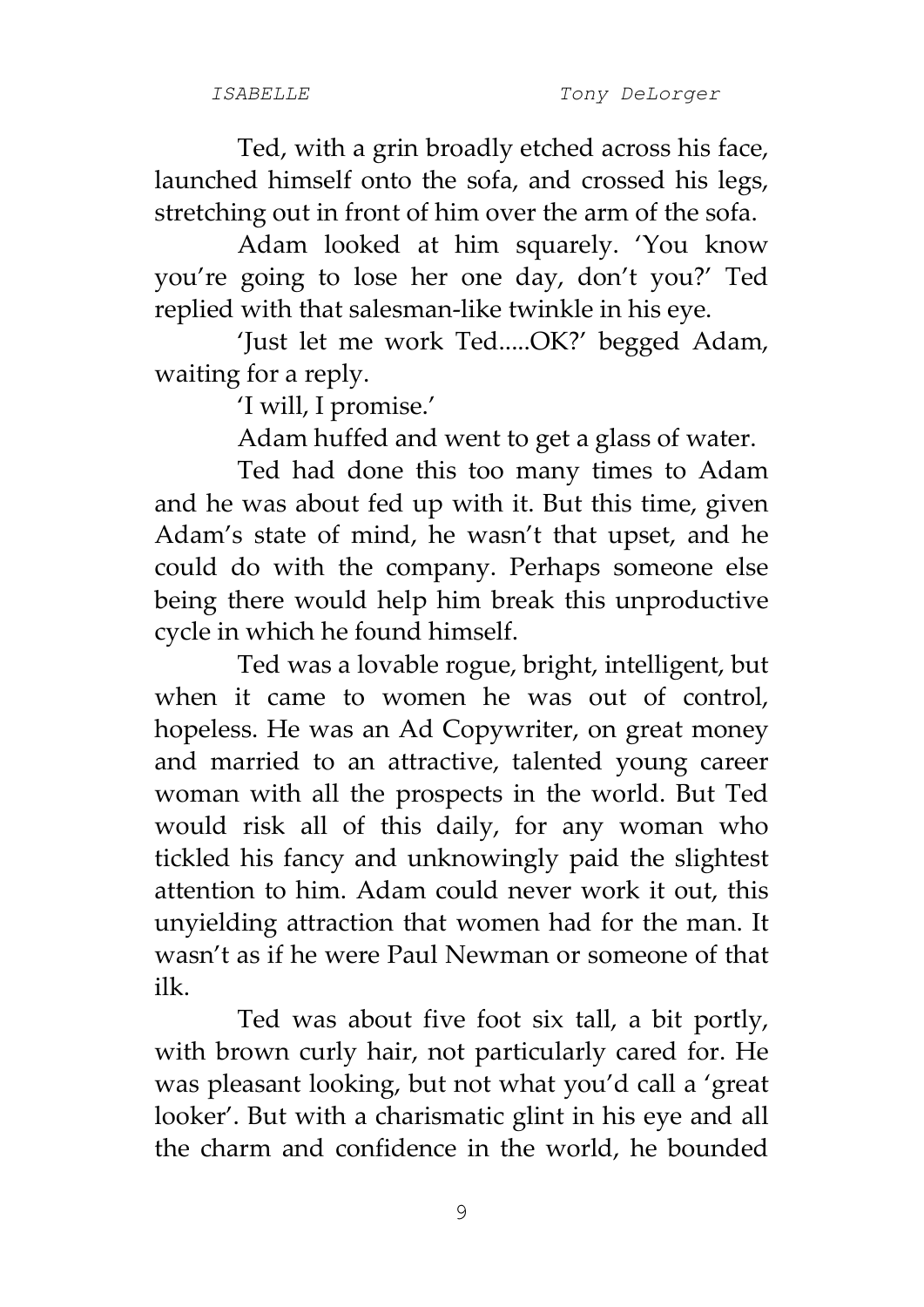from one infidelity to another with amazing resilience. It was his poor wife that was paying the price,<br>struggling with her husband's rather hapless struggling with her husband's indiscretions and still somehow clinging to this boy that had so far refused to grow up into a responsible man.

Ted had stowed his gear away and was busily making coffee to help clear out the cobwebs. Adam stared blankly at a virgin canvas now secured on one of his homemade easels in the corner. The light flooded the white textured linen, accentuating its clean, untouched surface. Ted silently handed Adam his coffee and he took a sip without saying anything.

Adam had had the same feeling each day, standing there before a blank canvas. He would almost become mesmerised, peering into its pleading void. A plethora of emotions stirred within him, like something trying to emerge but inadvertently trapped. An idea, a purpose unrevealed sat over his shoulder, so close yet so far. There was something that needed to be painted, but the thought was elusive and he just couldn't grasp what it was. He had had blocks before, but nothing like this and this run of sleepless nights wasn't helping.

Ted sat there on the sofa nursing his coffee and looking pensively up at Adam. He could feel there was something wrong with his friend, but unlike before when the creative flow had somehow temporarily halted, Adam seemed more disturbed this time, more affected, almost nervous. Ted thought it best not to push his luck, so he said nothing and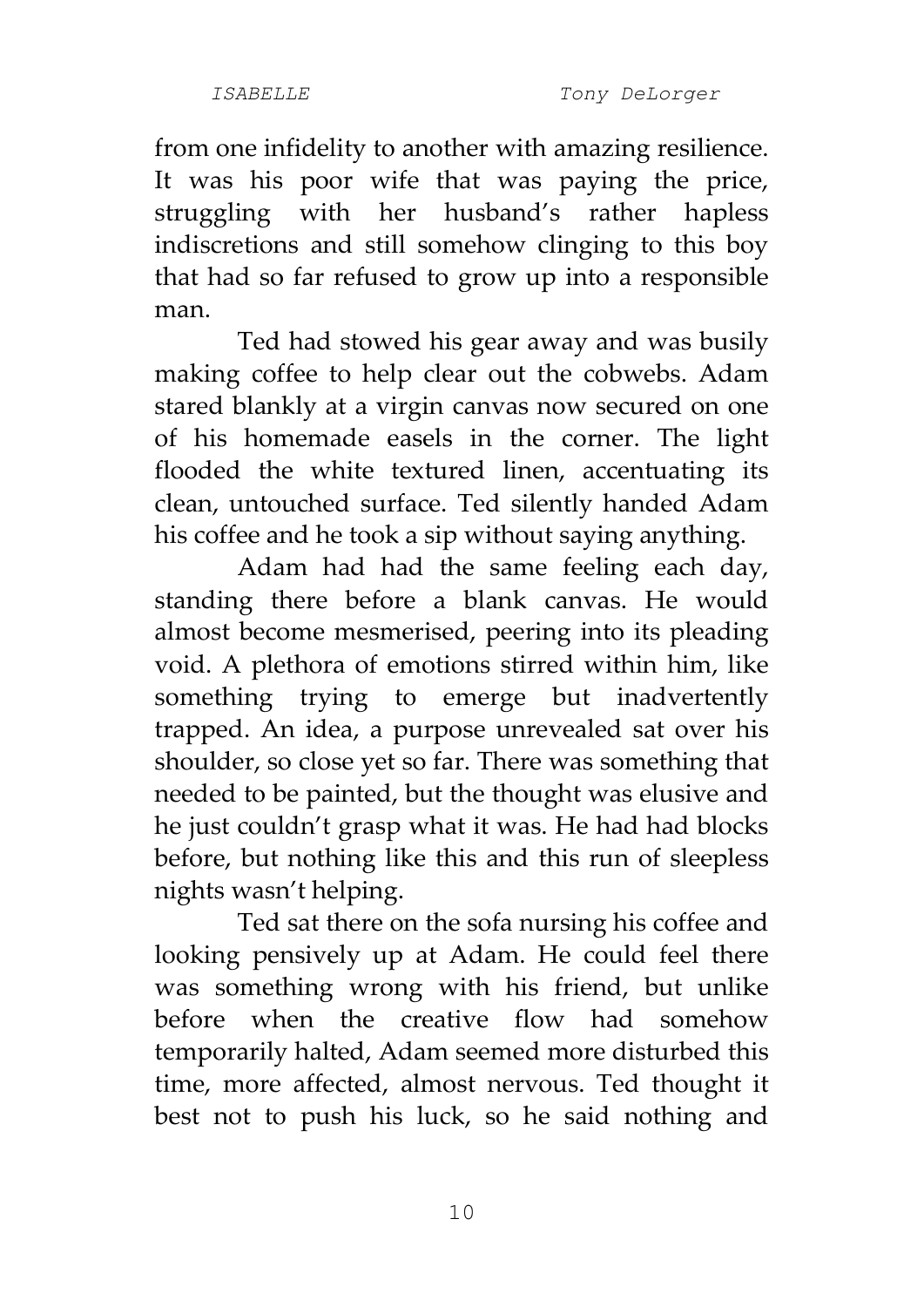remained seated, absorbing the warmth and comfort of his hot, black brew.

Adam appeared a tragic figure. He was tall and thin, fragile looking with long straggly blonde hair. His face appeared younger than his twenty-four years and his facial features were finely structured, giving him a gentle and kind appearance. With the palest blue eyes he seemed angelic, and if it weren't for the three-day growth and the paint splattered rags on his back, you could well have made that assumption. But Adam was no angel and although grace of movement and his elegant, artistic hands often implied a strong feminine side, he had a very definite rash and impulsive artistic temperament.

But Adam was likeable, and although his rather insular life often kept the world at bay, people were drawn to him. Ted was one of the few people that Adam let into his world, and being such an old friend, Ted knew old 'Taz' better than most.

For some time now Ted had noticed a sense of longing in Adam. It was as if there was something missing within him that begged replenishment or a problem remained unresolved, a question unanswered. In many ways Adam was the stereotypical artist, suffering for his art. But in essence Adam was as happy as a lark, doing exactly what he wanted to do. How people saw or judged him he cared far less about than the way he dressed or chose to live. Adam was a loner, but there was something in his life he was searching for, and that search now seemed hastened. As Ted studied his old friend, he thought that perhaps a good woman was all he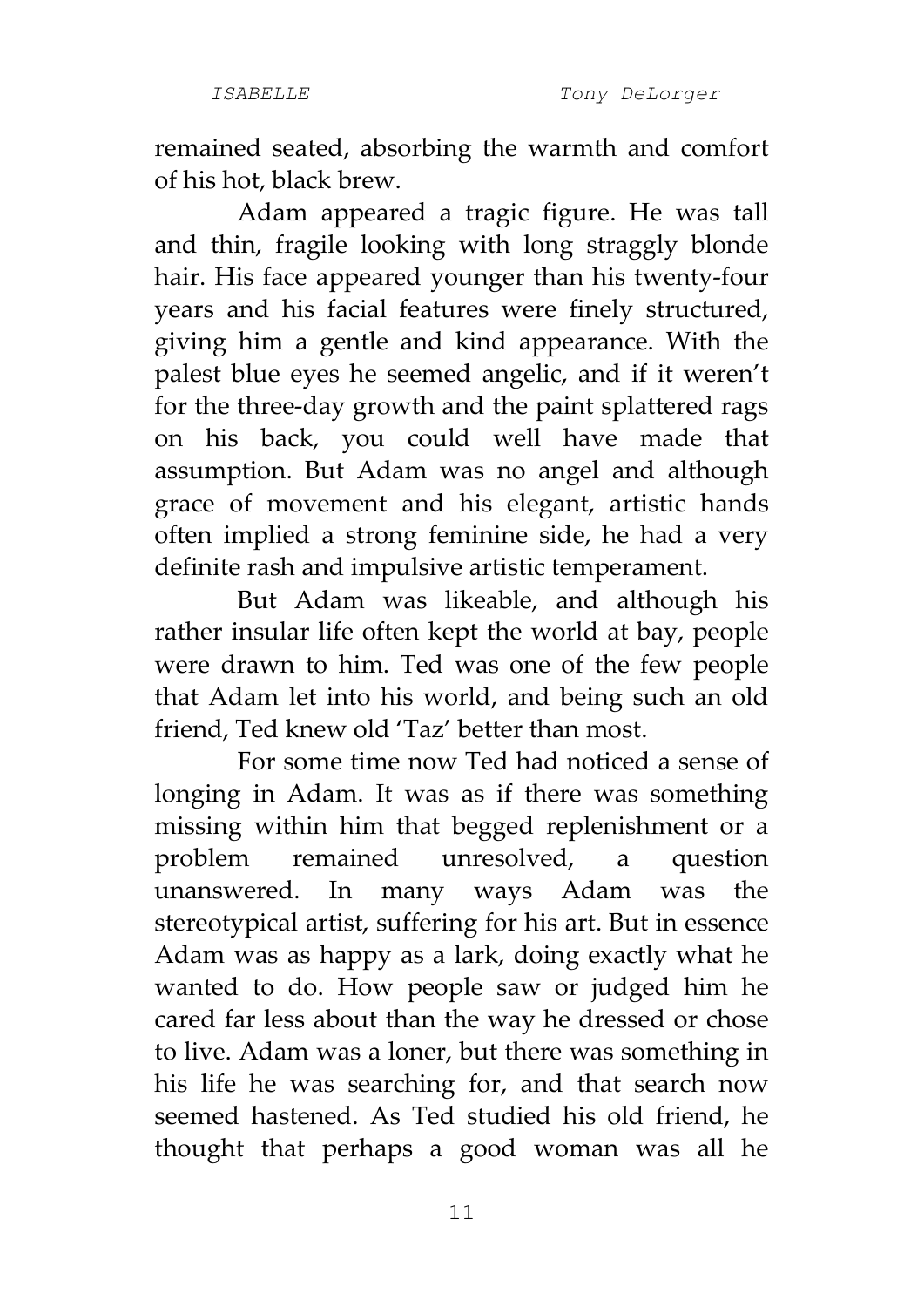needed. But Adam had something else on his mind, just at that moment.

Ted finished his coffee and feeling a little out of place with Adam so intent on working, he decided to go for a walk and get some fresh air. He quietly disposed of his cup in the kitchen sink and headed for the door.

'Out for a bit! See ya later then!' he shouted, slamming the steel door behind him. Adam gestured goodbye with a furtive wave but didn't turn around; he was too lost in his empty canvas.

As the echo from the thud of the door eventually subsided in the vast open space of the studio, Adam put down his brush and hung his head.

'Maybe I'm pushing too hard?'

'Nothing else has worked,' he mumbled, trying now to loosen up and clear his head.

As an experiment, he decided to try a new approach, a careless, abstract approach unlike his usual planned execution. Normally this would have been out of the question, having got used to a strict regime, a professional and organised process that had in the past always provided the best technical and creative results. But now he was desperate, and anything to unblock this hideous, seemingly insurmountable glitch, was worth trying.

He arranged all of his brushes, palette knives and paints and oiled down his palette, closing his eyes and taking a deep rejuvenating inhalation.

'Music! That's what I need.'

He rushed over to a portable stereo player tucked away under a layer of dust and some old paint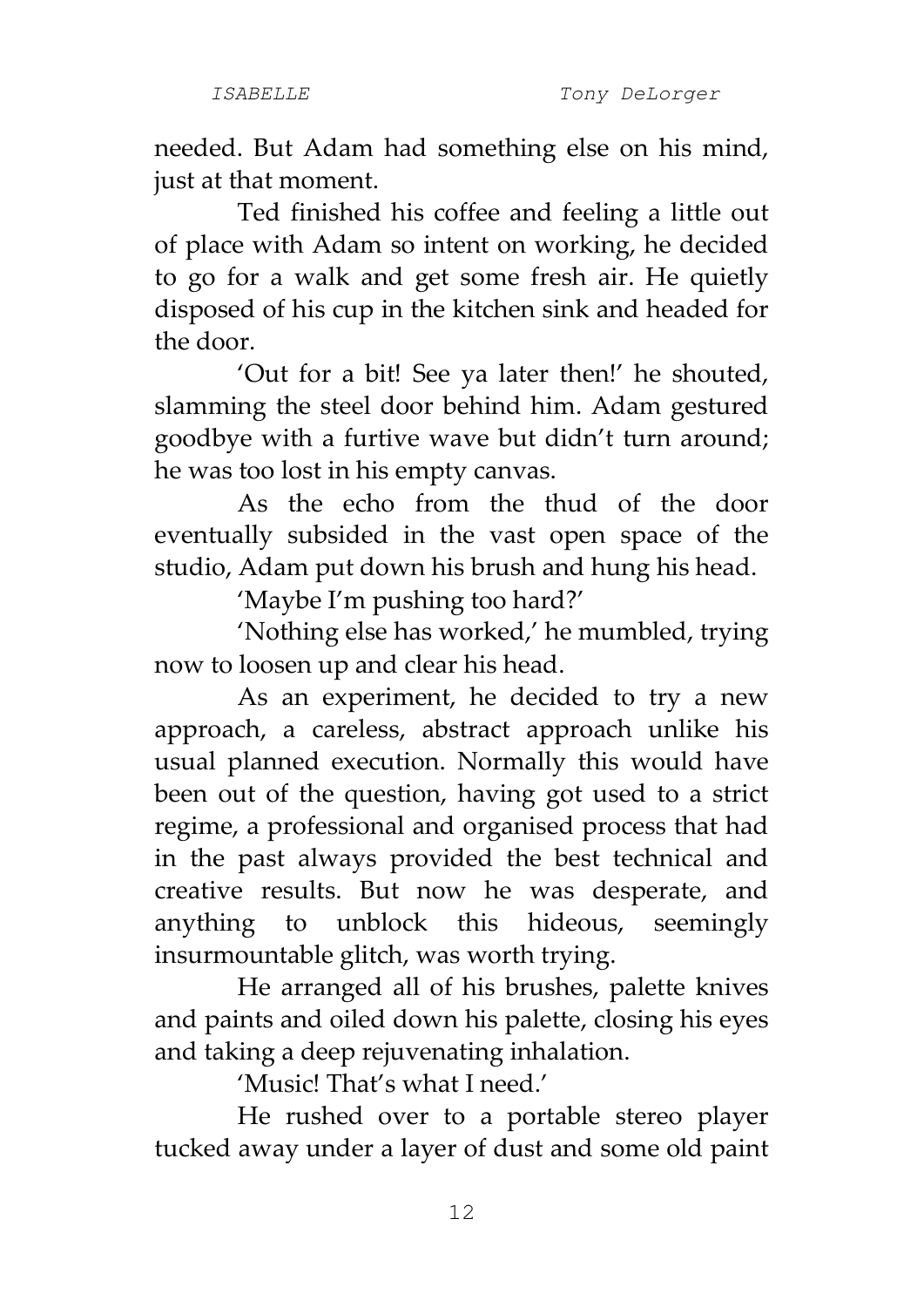rags, then quickly sifted through the pile of tapes around it and found an old 'Led Zeppelin' tape.

'God! How long since I've heard this?' he chuckled, blowing the dust off its plastic case and then placing it into the tape port. He made sure the power was on, then rolled the tape and turned the volume up high.

Adam stood once again in front of the white canvas and closed his eyes, allowing the music to imbue his body. The studio suddenly came alive with sound and rhythm, and a smile crept across Adam's face.

'Yeah, that's it,' he groaned, his narrow hips beginning to gyrate under the spell of the music. He picked up his palette and brush and looked deeply into the white linen surface, searching for that elusive spark. The music was getting louder in his head, its rhythmic pounding and raw power seducing him, taking him over.

Suddenly there seemed something indistinct before him, somehow replacing the empty void. He could see a form, a painting with vibrancy and texture, developing before his eyes. It was as if all he had to do was to fill in the blank space, the painting itself already completed. Adam found himself hurriedly mixing paint, slurping on the primaries with careless abandon and whipping them together with his palette knife in lightning strokes. He was almost throwing the paint onto the canvas, with a brush, with a knife, anything to get the paint up. It was a frenzy of movement, slapping and swishing, almost aimlessly, or so it seemed.

13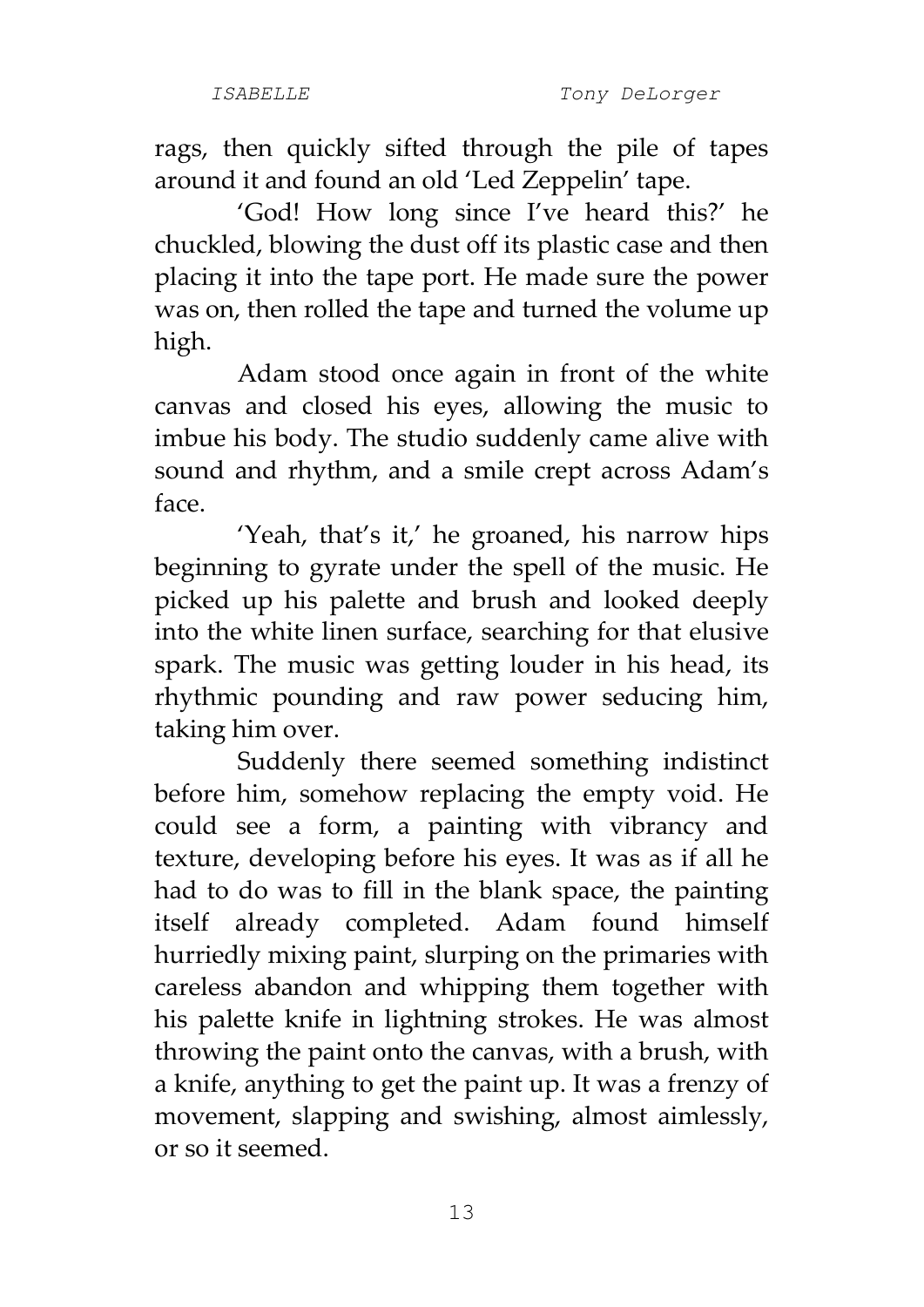Adam was shading with his hands, blending and scraping with his knife. The colours found their place, searching for the form in which they belonged and Adam was simply going along for the ride. As the music swelled, so did his emotions and his bush strokes became bold and impassioned. When the melodies became lilting and the subtle tone and timer of the acoustic guitars filled the studio, so too the brush strokes filled the canvas with clear and gentle hues. He was blending colours and tones into interactive forms that recreated again and again, over and over.

Adam had entered another world. He felt apart from his physical self, his mind taken elsewhere. A creative energy had simply taken over, energy that he had never fully experienced before. His controlled and developed techniques had suddenly flown out the window, and he was now at the mercy of creativity itself.

On and on it went, the music playing on a continuous loop in the cassette player. Time itself had abandoned the studio. It was as if the painting was creation itself and all else radiated from it as a result. Then suddenly, amid the fevered rendering, Adam abruptly returned to the real world as Ted barged noisily through the door and into the studio. His arms were full of grocery bags.

'Sorry I'm late Taz, I dropped into Harry's and.....'

Ted stopped dead in his tracks, his mouth gaping. As if in slow-motion, one of the grocery bags slipped unceremoniously through his arms, crashing